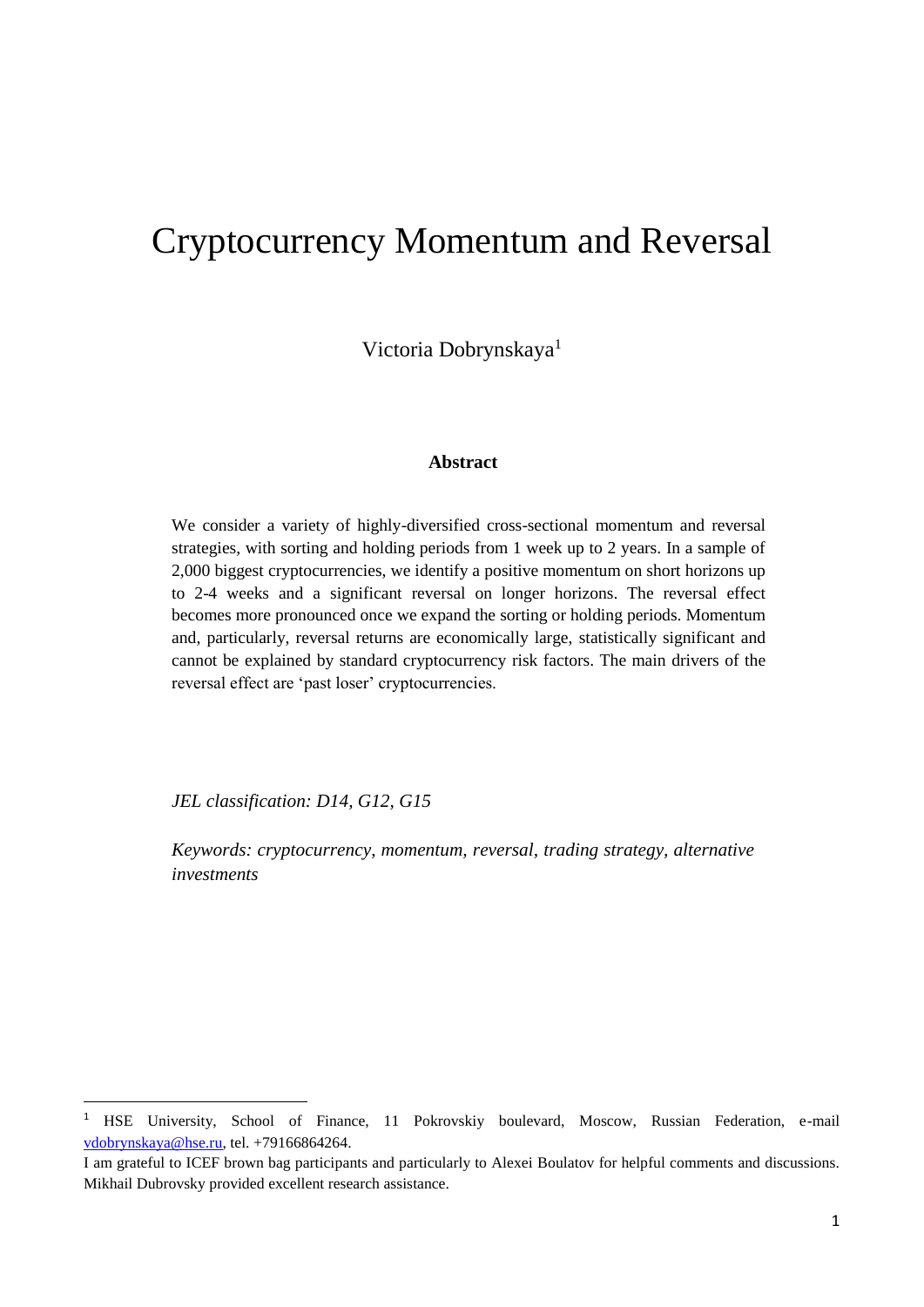#### **INTRODUCTION**

**.** 

Momentum and reversal anomalies have been at the center of financial markets analysis for decades. Momentum is the tendency of a financial asset with high recent returns to continue to generate high returns in the future, while reversal is the opposite. Since De Bondt and Thaler (1985), and Jegadeesh and Titman (1993), who were among the first to uncover these anomalies in the stock market, up to Asness et al.  $(2013)$ , who claimed "value and momentum everywhere"<sup>2</sup>, many researchers tested and confirmed short-run momentum and long-run reversal effects in different countries and asset markets, and provided explanations for them.

But what about the cryptocurrency market – a new very fast growing alternative investments market with outrageous average returns, huge volatility and so-called 'fast metabolism'? Of course, momentum was among the first 'anomalies' tested in this market. However, there is no unanimity in the results. Some authors identify the momentum effect on short horizons (Liu et al., 2020; Liu et al., 2021; Tzouvanas et al., 2021), whereas others document insignificant momentum or even reversal (Grobys and Sapkota, 2019; Shen et al., 2020; Kozlowski et al., 2021). The main reasons for the opposite findings are different samples of cryptocurrencies, data frequencies and time frames.

This study contributes to this stream of literature by looking at the whole cryptocurrency market (the sample includes approximately 2,000 cryptocurrencies with market capitalizations above \$1 million) and analyzing a great number of highly-diversified momentum strategies, with various sorting and holding horizons from 1 week to 2 years. The period of study, 2014-2020, basically covers the whole history of the crypto-market with a sufficient number of cryptocurrencies traded in order to form diversified strategies. Hence, this is the most comprehensive study of momentum and reversal effects in the cryptocurrency market.

To analyze the cross-sectional momentum (or reversal), cryptocurrencies are sorted by their previous returns into winner and loser portfolios, the winner-minus-loser (WML) portfolio is held for some time and regularly rebalanced. A positive average return on the WML portfolio is evidence of momentum, whereas a negative return is evidence of reversal. We document a surprisingly monotonic pattern of the WML returns: the returns are positive and statistically significant in the case of short sorting and holding horizons up to 2 weeks, become insignificant for horizons 2-4 weeks, then become negative and decrease further on longer horizons up to 2 years. Hence, we confirm short-run momentum and document strong, longer-run reversal in the cryptocurrency market. In fact, the patterns of momentum and reversal returns resemble those in the stock market,

<sup>&</sup>lt;sup>2</sup> Whereas value is defined by book-to-market ratios for stocks, it is often proxied for other asset classes by the negative of the long-run preceding return, i.e. reversal.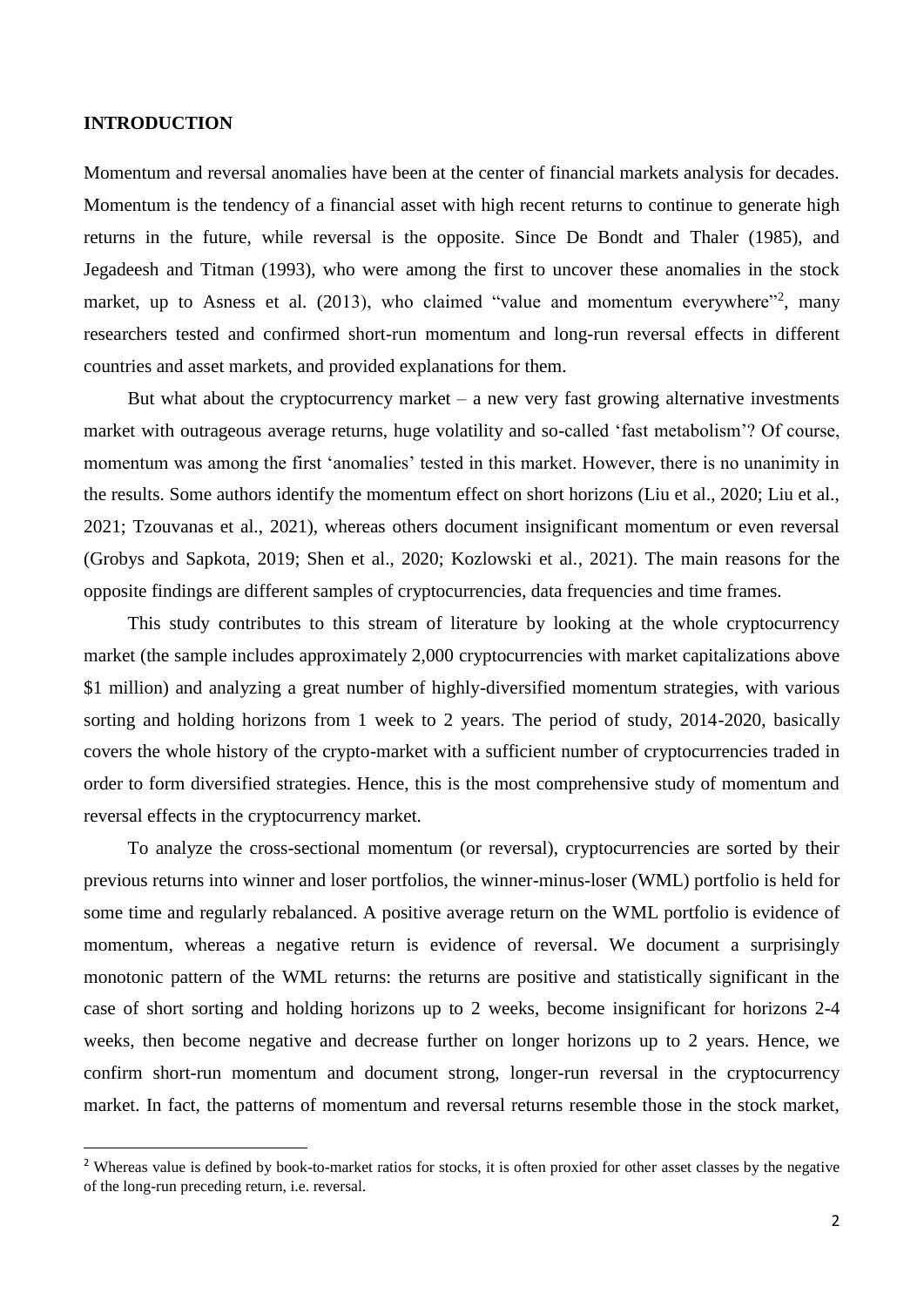but on significantly shorter horizons. The switching of momentum into reversal occurs approximately after 1 month, whereas in traditional asset markets, it usually occurs after one year. Therefore, our findings provide additional evidence in favor of faster metabolism of cryptocurrencies.

Our findings square well with the existing contradictory literature on momentum and reversal in the cryptocurrency market. Liu et al. (2021) identify significant momentum in the case of sorting 1,800 cryptocurrencies by previous 1-4-week returns and holding the winner-minus-loser portfolio for 1 week. Shen et al. (2020), consider similar, but equal-weighted, strategies for 1,700 cryptocurrencies and document insignificant reversals. We confirm positive momentum rather than reversal on these horizons for value-weighted portfolios, however, the momentum effect has become less significant in recent years.

Grobys and Sapkota (2019), using monthly data for 143 cryptocurrencies, document insignificant momentum in the case of sorts by previous-year returns and keeping the portfolios for 1 month, and significant reversal in the case of sorts by previous-month returns and keeping the portfolios for 1 month. Hence, they claim no momentum, but rather reversal. Our findings confirm the results of Grobys and Sapkota (2019), that there is reversal on monthly holding horizons, not momentum, However, we show that the momentum effect is present on shorter holding horizons (1-2 weeks) than what they consider.

Liu et al. (2020) document significantly positive momentum in the case of sorting 78 cryptocurrencies by previous-year returns and rebalancing the portfolio weekly. Tzouvanas et al. (2021), analyzing only 12 biggest cryptocurrencies, also document significant momentum in the case of 1/1 strategy with weekly data, which disappears if the sorting and holding horizons are increased up to 1 month. We demonstrate similar patterns for the general cryptocurrency market and a wider spectrum of sorting and holding horizons. We consider sorting horizons up to 2 years and holding horizons up to 12 weeks, with different frequencies of rebalancing. This is the first study, which considers holding horizons beyond 1 month and documents significant long-run return reversals in the cryptocurrency market.

High-frequency studies of cryptocurrency return patterns include Kozlovski et al. (2021), who document next-day reversals for 200 cryptocurrencies, Caporale and Plastun (2020), who present evidence of strong momentum on days with abnormal returns, and the day after for Bitcoin, Ethereum and Litecoin, and Long et al. (2020), who demonstrate the day-of-the-week effect for 151 cryptocurrencies. Our study contributes to this emerging cryptocurrency pricing literature, which demonstrates similar patterns and anomalies as in traditional asset markets, which is not surprising given that investor psychology and biases are common.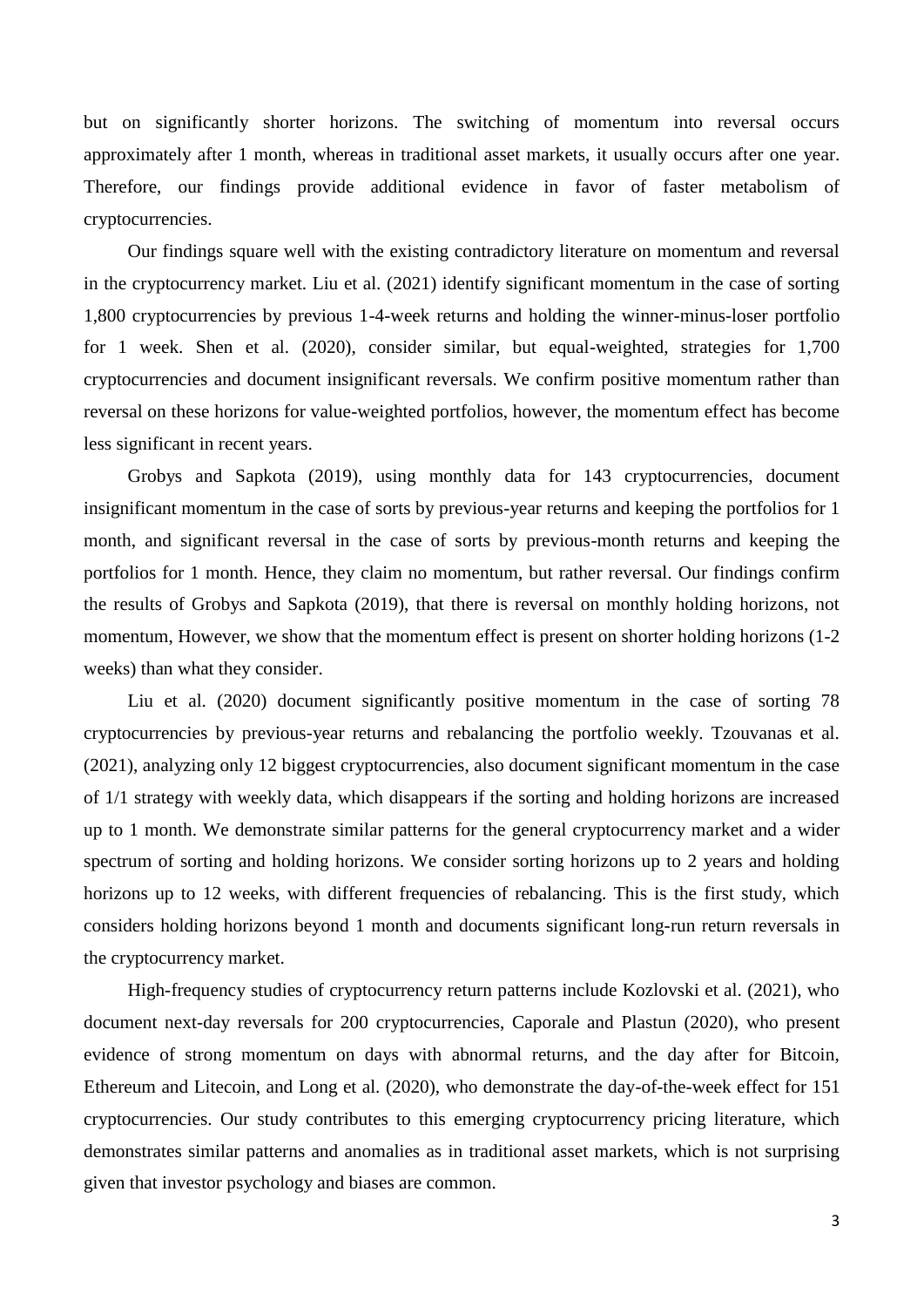#### **DATA AND METHODOLOGY**

Unlike most previous studies of momentum and reversal anomalies, which consider only a few of the biggest cryptocurrencies, our sample includes *all* cryptocurrencies with market capitalizations above \$1 million. We do not consider smaller cryptocurrencies to avoid problems with illiquidity. The time period, 2014-2020, basically covers the *whole* history of the cryptocurrency market, when a sufficient number of cryptocurrencies is traded to form diversified portfolios. Hence, this paper presents the most general evidence of momentum and reversal effects in the cryptocurrency market.

The daily data on cryptocurrency prices are obtained from the usual source www.coinmarketcap.com, which aggregates prices from more than 200 cryptocurrency exchanges around the globe. The daily data is transformed into weekly frequency. Such frequency is the most common in cryptofinance because, on the one hand, the data is not as noisy as in the case of daily frequency, but on the other hand, we have a sufficient number of time series observations for such a young market in order to obtain consistent results. Moreover, previous research speaks about a faster metabolism of cryptocurrencies compared to traditional financial assets, so that the weekly frequency is more appropriate to study short-run return dynamics than the monthly frequency.

Cryptocurrency returns are extremely volatile, so we winsorize them at the 0.005% level. The final sample includes about 2,000 cryptocurrencies, but the number of cryptocurrencies traded at each point of time varies between 20 at the beginning of the study period and 1,900 at the end.

Cryptocurrencies are sorted into momentum (or reversal) portfolios following the standard J/K methodology, which originates in Jegadeesh and Titman (1993). Cryptocurrencies are sorted by their previous cumulative returns over J weeks in increasing order. The first 30% of cryptocurrencies with the lowest returns form the loser portfolio, the last 30% of cryptocurrencies with the highest returns form the winner portfolio, and the momentum (or reversal) portfolio is the zero-cost winner-minusloser portfolio<sup>3</sup>, which is held for the subsequent K weeks. The portfolios are rebalanced weekly or every K weeks. In the case of weekly rebalancing and the holding period above one week, the portfolios are overlapping with weights 1/K. Such a portfolio approach allows us to test for crosssectional momentum or reversal. If the winner-minus-loser portfolio yields a positive average return, we conclude that there is a momentum effect, whereas in the case of a negative return, we claim reversal.

 $\overline{a}$ 

<sup>&</sup>lt;sup>3</sup> The winner and loser portfolios are capitalization-weighted.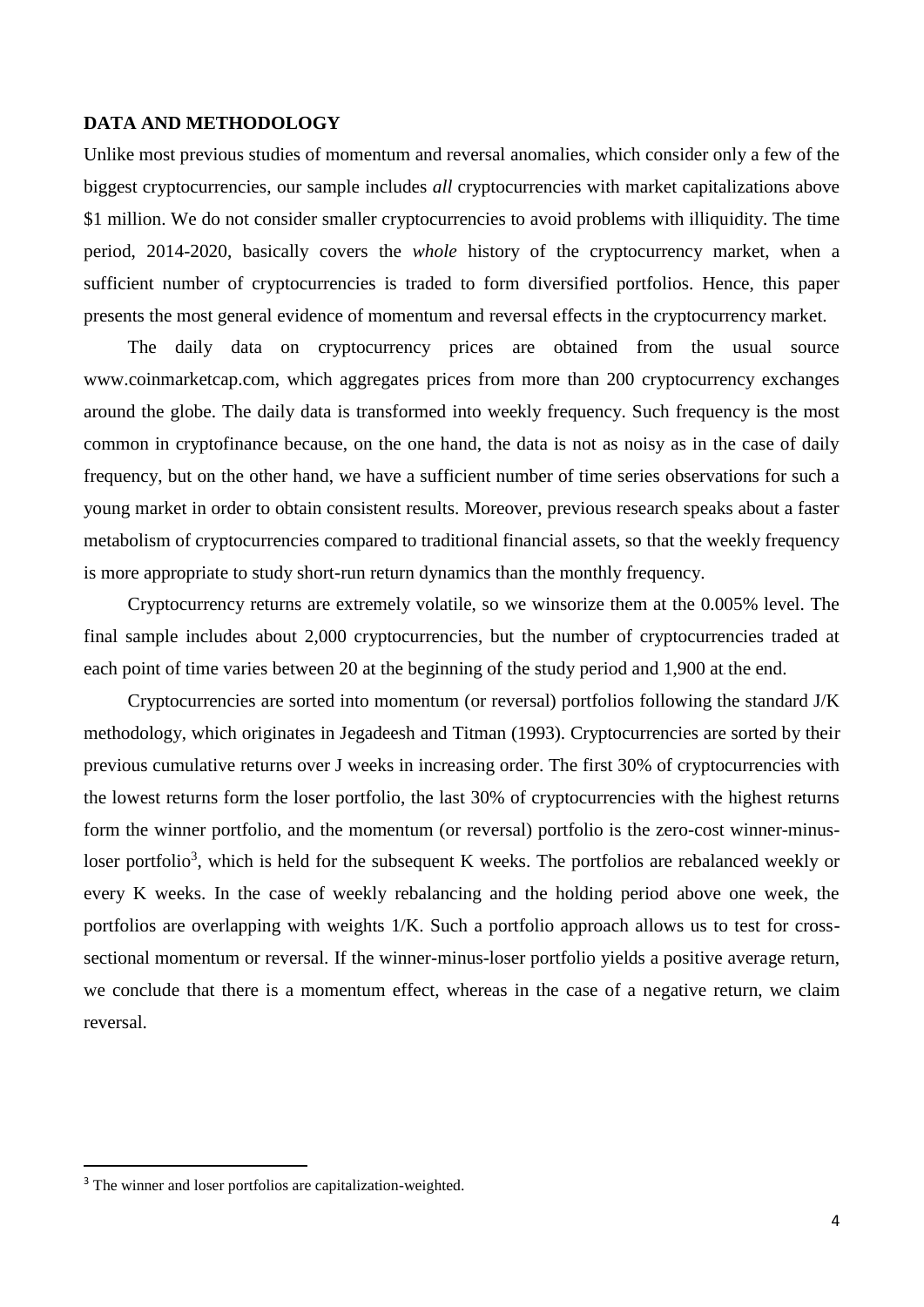#### **MOMENTUM AND REVERSAL OVER VARIOUS HORIZONS**

First of all, let us consider a set of J/1 cryptocurrency reversal strategies, where cryptocurrencies are sorted by their returns over the previous J weeks, allocated to the winner and loser portfolios and held for one week only. The strategies are rebalanced weekly. The sort period J varies between 1 and 104 weeks (i.e. 2 years). The average number of cryptocurrencies in each strategy is between 600 (strategy 1/1) and 200 (strategy 104/1), so all strategies are highly diversified. Figure 1 plots the average returns of the 104 strategies, together with 95% confidence interval.

We observe a clear, almost monotonically decreasing, pattern of returns. Strategies with sort periods of 1-4 weeks yield positive average returns, which is evidence of a short-term momentum effect. Portfolio 1/1 generates the highest return of 40% pa. However, all momentum returns are statistically insignificant. These results are in line with Grobys and Sapkota (2019), who cast doubt on the significant momentum effect in the cryptocurrency market.

Strategies with sort periods of longer than 4 weeks yield negative average returns, which become statistically significant beyond 11-13 weeks. Hence, portfolios sorted by quarterly, or longer, past returns demonstrate significant return reversal. The reversal effect becomes much stronger with increasing J up to 2 years and stabilizes thereafter<sup>4</sup>.

Next, we consider 144 (12<sup>\*</sup>12) J/K strategies, where both sort periods and holding periods vary between 1 and 12 weeks. The average returns and t-statistics are reported in table  $1<sup>5</sup>$ . Column 1 reports the same returns as in figure 1, but only for J up to 12 weeks. Other columns report returns on portfolios with holding periods longer than 1 week.

Interestingly, the general pattern of J/K strategies' returns resembles the results in Jegadeesh and Titman (1993), for the stock market, but with shorter horizons. We observe positive returns in the top-left corner, which almost monotonically decrease, moving downwards and to the right, and are significantly negative in the bottom-right corner. In other words, there is a short-term momentum effect and a longer-term reversal effect. However, the 'terms' are defined differently in the cryptocurrency market. The short-term momentum effect is observed on sorting and holding horizons below 1 month, and the longer-term reversal effect is observed on horizons beyond 1 month, whereas, in the stock market, the short-term momentum effect is commonly observed on horizons below 1 year and long-term reversal is commonly observed on horizons longer than 1 year.

**.** 

<sup>&</sup>lt;sup>4</sup> I do not report the results for strategies with J above 104 weeks because they become noisy for two reasons. Firstly, the number of cryptocurrencies with available data is significantly reduced and portfolios are not diversified well. Secondly, the time period for estimating average portfolio returns becomes rather short (2016-2020).

<sup>&</sup>lt;sup>5</sup> I report regular t-statistics and with Newey-West adjustment with 4 lags. Adjustment with 12 lags does not affect the results qualitatively.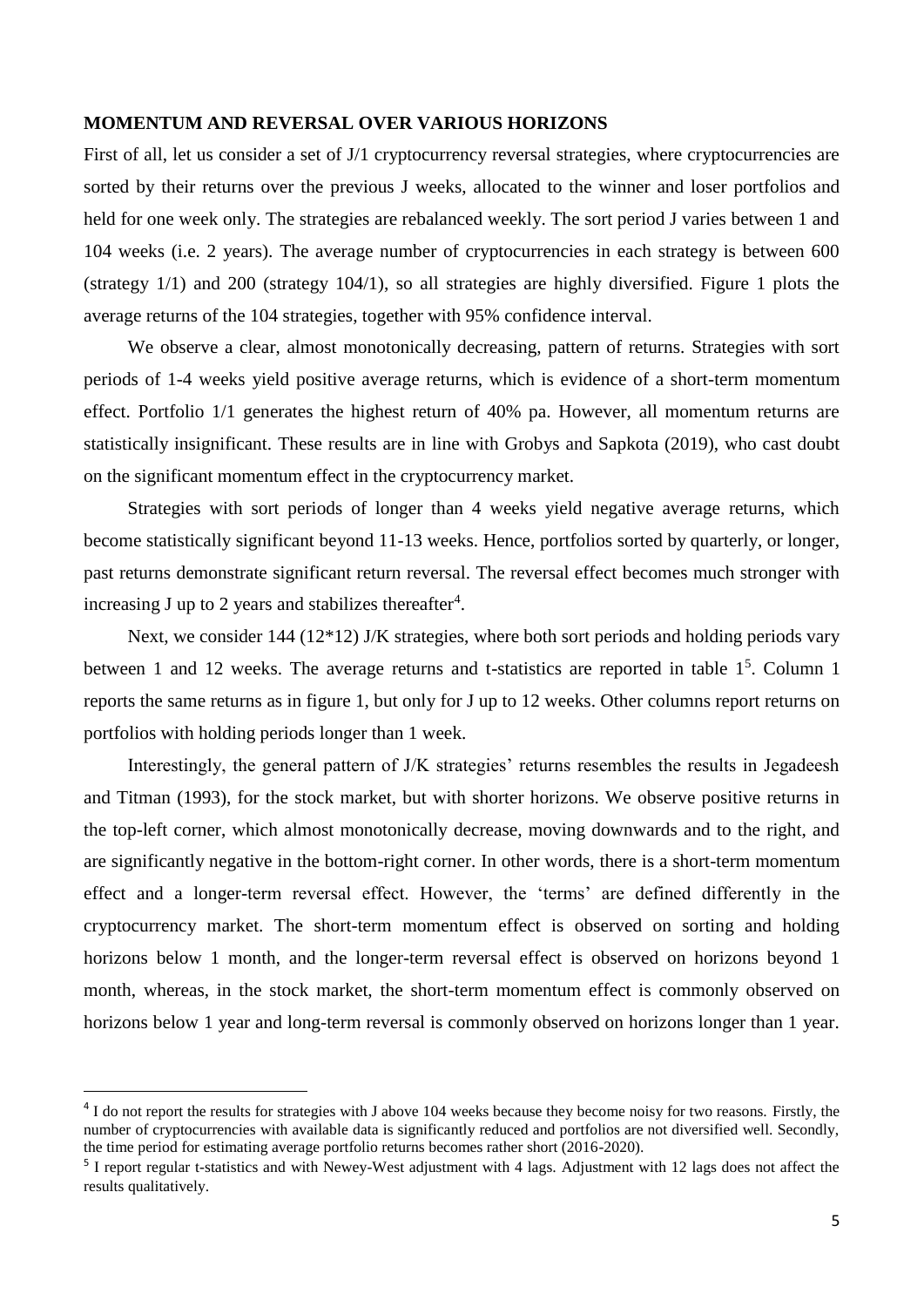Quicker reversal in the cryptocurrency market, compared to the stock market, is further evidence of the 'fast metabolism of cryptocurrencies'.

Figure 2 presents visual patterns of returns in table 1, where each line represents the returns on portfolios with a particular sort period J and varying holding periods K. We observe similar patterns of returns as on figure 1: for each J, the returns are decreasing with increasing holding period K. There is some short-term momentum for small sorting and holding periods, but the longer the portfolio holding period, the more pronounced is the reversal effect in the cryptocurrency market.

In terms of timing, the highest and statistically significant momentum  $(70\% \text{ pa})^6$  is generated by the 2/2 strategy. Strategies 1/2 and 1/4 also yield significantly positive returns. It seems that the 2 week holding period is optimal in order to generate momentum. Increasing the sorting and holding horizons beyond 2-4 weeks leads to lower average returns, and significant return reversal is observed on horizons above 4-6 weeks.

Strategy 1/1 generates insignificant momentum because of its high volatility. This is why many authors questioned momentum in the crypto-market after considering only this specification (Shen et al., 2020; Kozlowski et al. 2021). Researchers who used monthly data (Grobys and Sapkota, 2019) also could not identify momentum because it is only observed on shorter horizons.

Unusual patterns, compared to the stock market, are observed for longer-term strategies with holding periods above 10 weeks (K=10 and 12). In these cases, the reversal effect is stronger for shorter sort periods than for longer sort periods. The strongest reversal is observed when cryptocurrencies are sorted by the most recent returns (1-2 weeks prior to sort) and held for 12 weeks. In general, sorting cryptocurrencies by the previous 1-2-week returns is the most 'extreme' strategy: holding this portfolio for the subsequent 1-2 weeks generates the highest momentum (up to 70% pa), whereas holding it for the subsequent 10-12 weeks generates the highest reversal (up to - 1,200% pa). Such a return dynamic resembles bubble growth and its subsequent burst.

The momentum and reversal premiums are not compensations for risk. To demonstrate this, we regress each portfolio's returns on standard risk factors, which have been proposed to explain cryptocurrency returns (cryptocurrency-specific size, volatility and uncertainty factors, as well as downside and upside cryptocurrency market factors)<sup>7</sup>, and report the risk-adjusted alphas in table 2. Short-term strategies, reported in the top-left corner, generate positive alphas, which are even higher

**.** 

<sup>&</sup>lt;sup>6</sup> Although this level of returns seems huge in comparison with traditional financial markets, it is in line with momentum returns documented by other authors for the cryptocurrency market (e.g. Liu et al., 2021; Tzouvanas et al., 2021).

<sup>&</sup>lt;sup>7</sup> Liu et al. (2020), and Liu et al. (2021) propose a three-factor model with cryptocurrency market, size and momentum factors, while Dobrynskaya (2020) demonstrates the importance of cryptocurrency downside and upside market risks, in addition to these factors. Kim et al. (2019) propose the cryptocurrency volatility factor (VCRIX), which is similar to VIX, and Lucey et al. (2021) propose the cryptocurrency uncertainty factor (UCRY).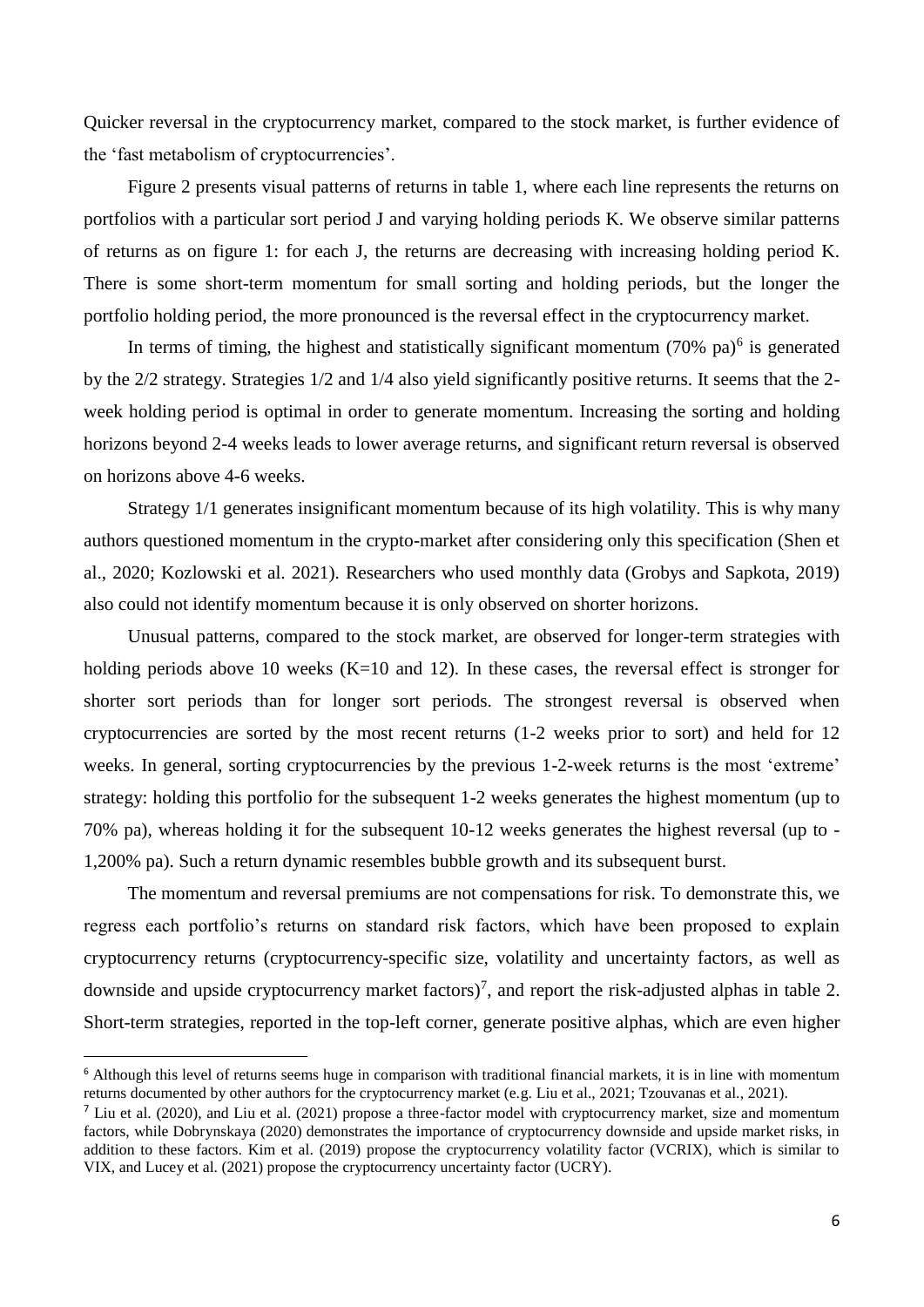than their unadjusted average returns. Moving to the bottom-right corner, alphas are decreasing and become negative. Strategies with sorting and holding periods above 8 weeks yield significantly negative alphas. In general, one third of the strategies generate statistically significant alphas after controlling for the common risk factors.

Regarding risk factor exposure, 95% of downside betas are close to zero, whereas 95% of upside betas are negative and half of them are significantly negative. Hence, momentum (and reversal) strategies tend to generate losses when the cryptocurrency market returns are high.<sup>8</sup> One third of the strategies are also significantly negatively exposed to the cryptocurrency size factor. Less than 10% of the strategies have significant exposure to either volatility or uncertainty factors. Overall, exposure of cryptocurrency momentum and reversal strategies to common risk factors is rather low and does not explain their average returns.

#### **WINNERS AND LOSERS, SEPARATELY**

**.** 

The momentum (and reversal) strategies are zero-cost winner-minus-loser strategies, and it is intriguing to know which leg (long or short or both) provides the highest return. Moreover, some cryptocurrencies may be difficult to short, and hence, these strategies may not be fully implementable in practice. Therefore, we analyze the performance of 'past winners' and 'past losers' separately as long-only portfolios.

Table 3 reports their average returns. We see that the winner portfolios yield roughly the same positive average returns irrespective of the sorting and holding horizons. The average returns of all loser portfolios are also positive in line with return reversal. However, the performance of the loser portfolios varies significantly depending on the horizon. The average returns are increasing with increasing sorting and holding periods, therefore, reversal becomes stronger over time.

Past losers, being in a short position of winner-minus-loser strategies, are the main drivers of their returns. In short-term strategies (J and K below 2-4 weeks), winners yield higher returns than losers, which results in positive momentum returns of the zero-cost strategies. In longer-term strategies, losers yield higher returns than winners, which results in negative momentum returns (i.e. reversal) of the winner-minus-loser strategies. Taking a long position in the 'past losers' generates very high returns in the long run (i.e. holding the portfolios for 2-3 months) and can be considered as an attractive, long-only strategy.

<sup>&</sup>lt;sup>8</sup> Interestingly, similar performance of momentum strategies has been observed in the stock market, where momentum strategies tend to crash after significant stock market losses when the market rebounds (Daniel and Moskowitz, 2016), which is reflected by negative upside betas (Dobrynskaya, 2021).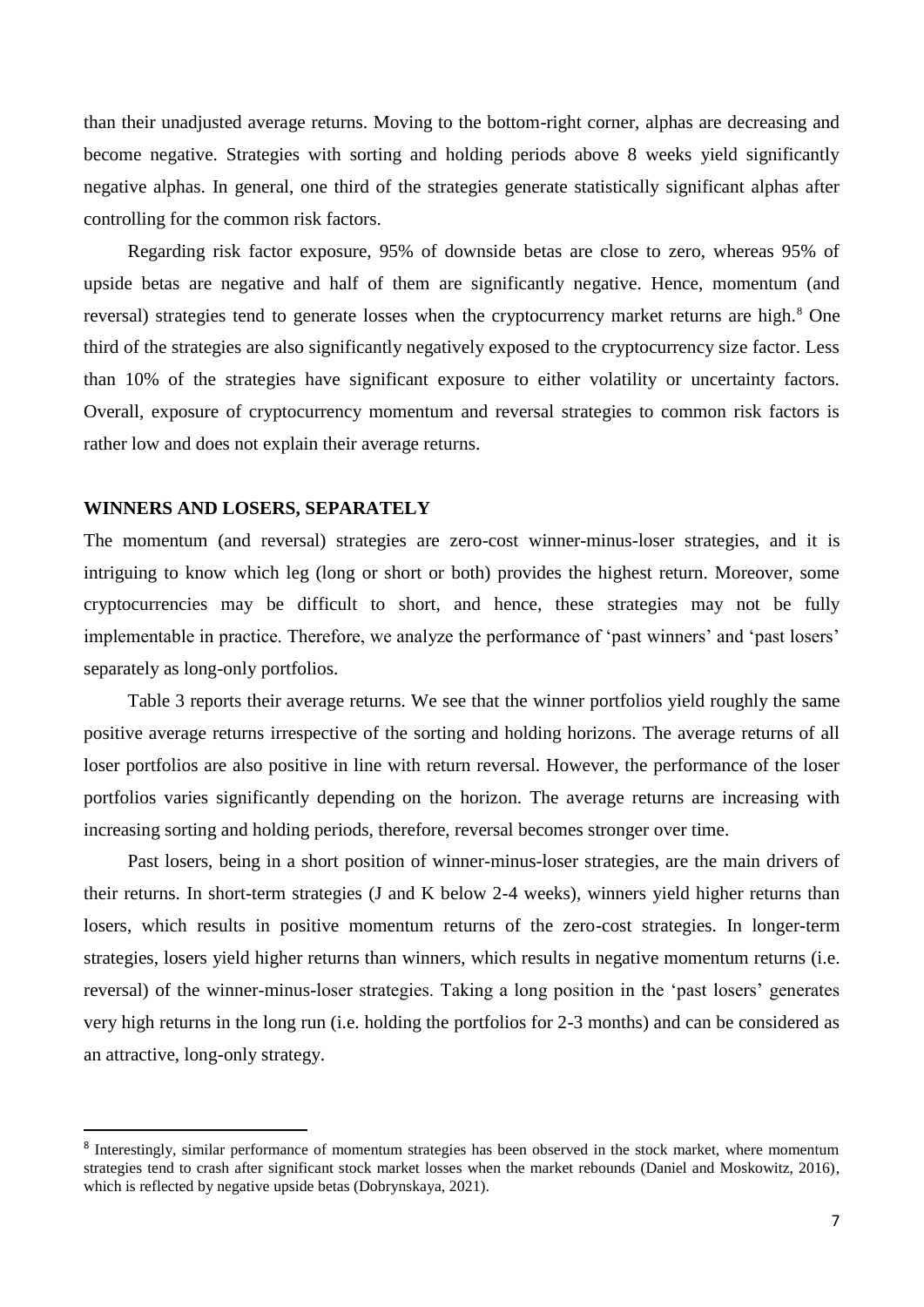#### **LESS FREQUENT REBALANCING**

Strategies with weekly rebalancing, considered above, document the momentum and reversal patterns well, however, they are rather complicated and costly in practice. Therefore, we also consider more practically-oriented strategies with less frequent rebalancing of portfolios and, hence, lower transaction costs. Table 4 reports the average returns on strategies with rebalancing every 2, 4, 6 and 8 weeks. These strategies demonstrate similar return patterns. There is some momentum or insignificant reversal on short horizons up to 2 weeks, turning into significant reversal if we increase sorting and holding periods. The greatest reversal is observed in the case of sorting cryptocurrencies by their previous 4-6-week returns and rebalancing the portfolios every 6 and 8 weeks. The annualized reversal returns in these cases exceed 100%.

## **CONCLUSION**

We document a significant, but rather small, momentum effect on short horizons up to 2-4 weeks, which turns into a significant and economically large reversal effect on longer horizons, up to 2 years. Momentum turns into reversal if we expand the sorting period and keep the holding period short, or if we expand the holding period and keep the sorting period short, or if we expand both periods. Particularly large reversal is observed in the case of short sorting periods and long holding periods, resulting from a high volatility of returns in the cryptocurrency market. The momentum and reversal strategies are not strongly exposed to standard cryptocurrency-specific risk factors, and the risk factors cannot explain their premiums. Finally, we find that the reversal effect is due to 'past loser' cryptocurrencies, which yield very high returns during the subsequent several months.

Our results represent general patterns of return dynamics in the cryptocurrency market and do not guarantee that the same returns would be generated by momentum and reversal strategies for any smaller sub-sample of cryptocurrencies or any shorter sub-period. Although our findings are in line with previous research for small samples of cryptocurrencies (Liu et al., 2020; Tzouvanas et al., 2021), nevertheless, an investor should be careful in designing a particular trading strategy depending on the sample of cryptocurrencies they trade.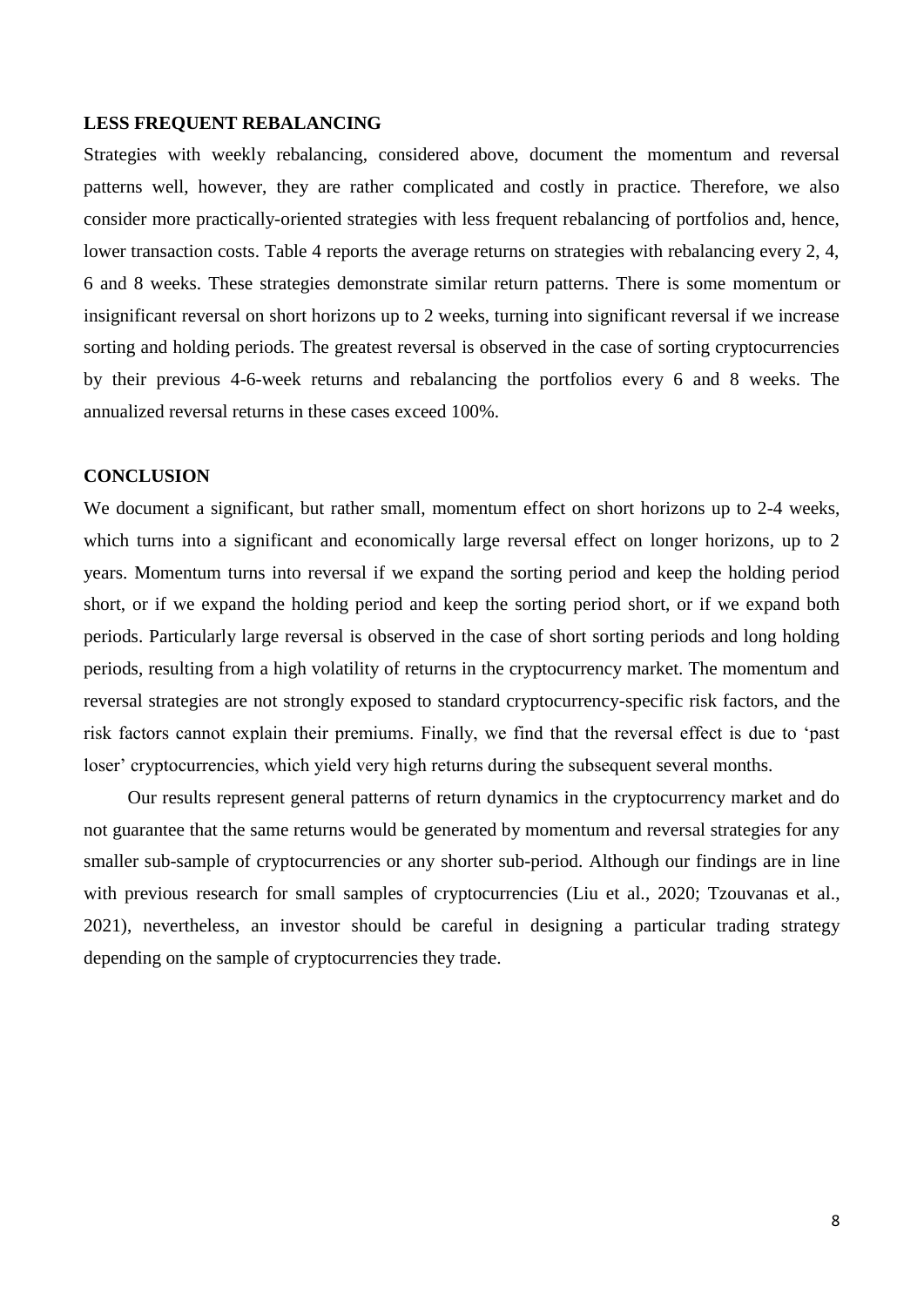#### **REFERENCES**

- 1. Asness, C.S., Moskowitz, T.J, and Pedersen L.H. (2013). Value and Momentum Everywhere. Journal of Finance 68(3): 929-985.
- 2. Caporale G.M., Plastun A. (2020). Momentum effects in the cryptocurrency market after oneday abnormal returns. Financial Markets and Portfolio Management 34, 251-266.
- 3. Daniel, K., and T.J. Moskowitz (2016). Momentum crashes. Journal of Financial Economics 122, 221-247.
- 4. Dobrynskaya, V. (2021). Does momentum trading generate extra downside risk? Quarterly Journal of Finance, forthcoming.
- 5. Dobrynskaya, V. (2020). Is downside risk priced in cryptocurrency market? Available at SSRN: https://ssrn.com/abstract=3623359.
- 6. Grobys K. and N. Sapkota (2019). Cryptocurrencies and momentum. Economics Letters 180, 6-10.
- 7. Kim A., Trimborn S., Härdle W.K. (2019). VCRIX a volatility index for crypto-currencies. Available at SSRN: [https://ssrn.com/abstract=3480348.](https://ssrn.com/abstract=3480348)
- 8. Kozlowski S.E., Puleo M.R., Zhou J. (2021). Cryptocurrency return reversals. Applied Economics Letters 28(11), 887-893.
- 9. Liu W., Liang X. and Cui G. (2020). Common risk factors in the returns on cryptocurrencies. Economic Modelling 86, 299-305.
- 10. Liu Y., Tsyvinski A. (2021). Risks and returns of cryptocurrency. Review of Financial Studies 34(6), 2589-2727.
- 11. Liu Y., Tsyvinski A., Wu X. (2021). Common risk factors in cryptocurrency. Journal of Finance, forthcoming.
- 12. Lucey B., Vigne S.A., Yarovaya L., Wang Y. (2021). The cryptocurrency uncertainty index. Finance Research Letters, forthcoming.
- 13. Shen D., Urquhart A., Wang P. (2020). A three-factor pricing model for cryptocurrencies. Finance Research Letters 34, 101248.
- 14. Tzouvanas P., Kizys R., Tsend-Ayush B. (2021). Momentum trading in cryptocurrencies: Short-term returns and diversification benefits. Economics Letters, forthcoming.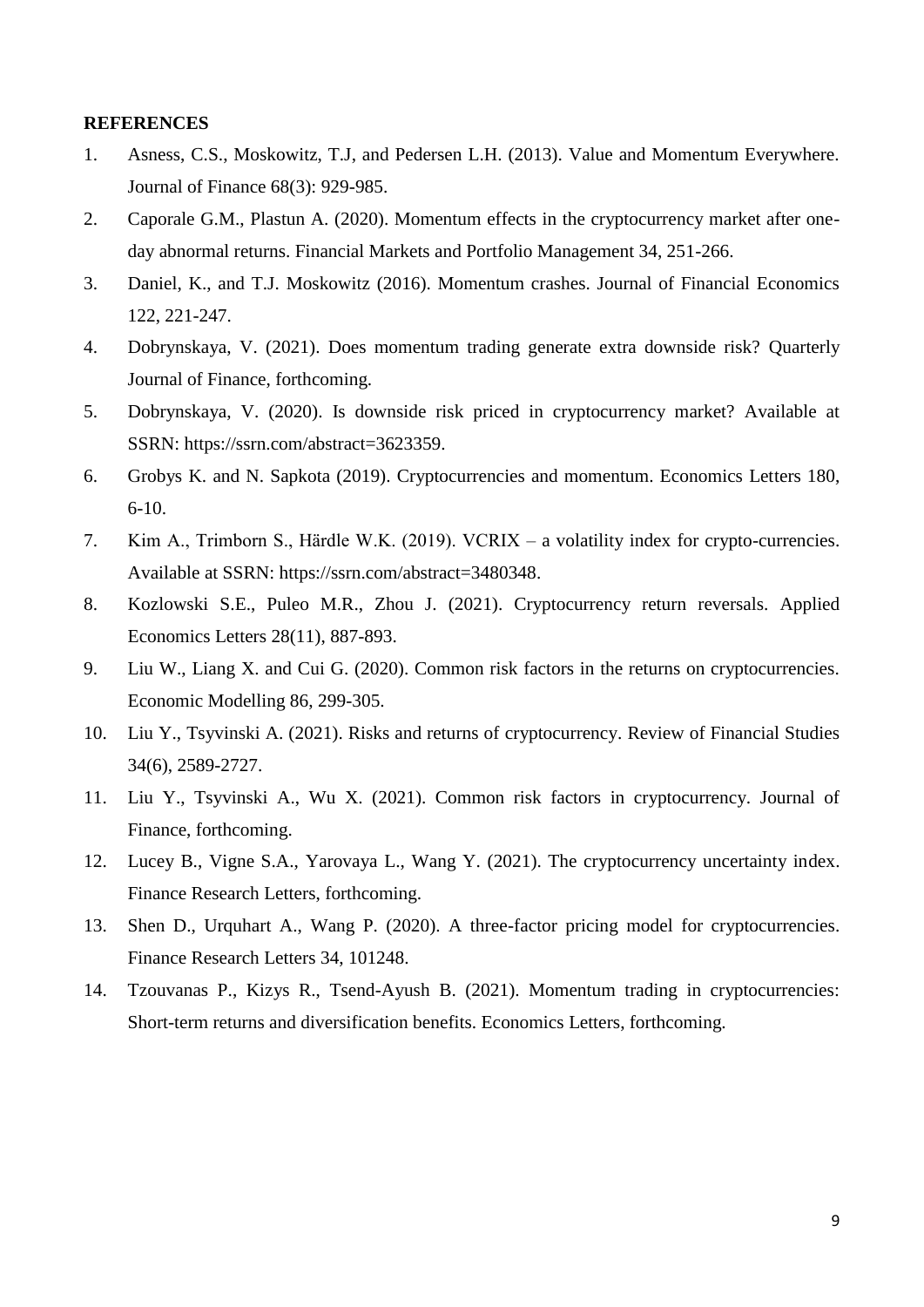

**Figure 1. Returns of J/1 strategies, where Jϵ[1;104]**

The figure plots average annualized returns (in absolute values) and 95% confidence intervals for J/1 momentum strategies, where cryptocurrencies are sorted by returns over J previous weeks and held for 1 week, weekly rebalanced. J varies from 1 to 104 weeks.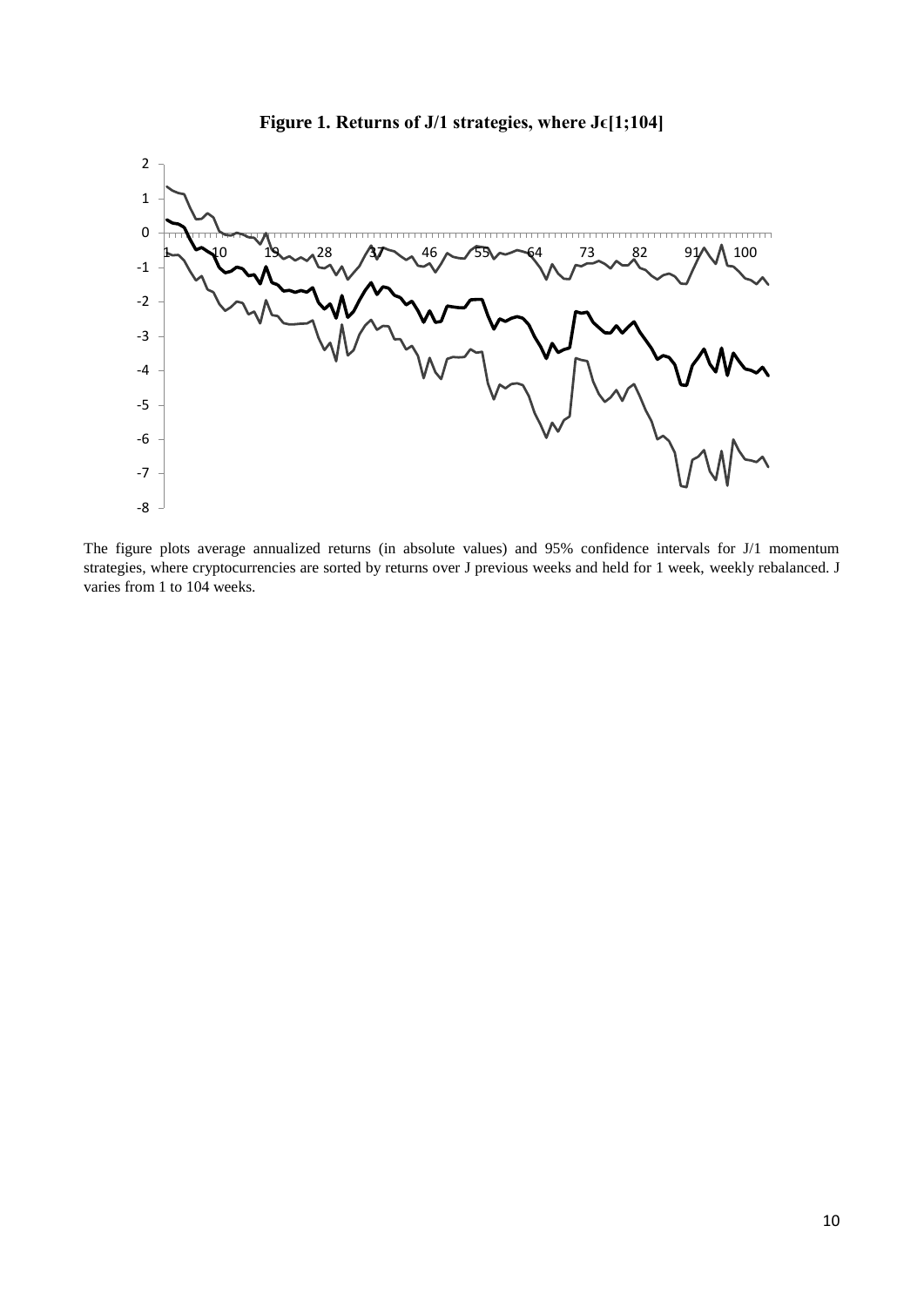

The figure plots average annualized returns (in absolute values) of J/K momentum strategies, where cryptocurrencies are sorted by returns over J previous weeks and held for K subsequent weeks, weekly rebalanced. J and K vary from 1 to 12. Each line represents strategies with varying K for each level of J.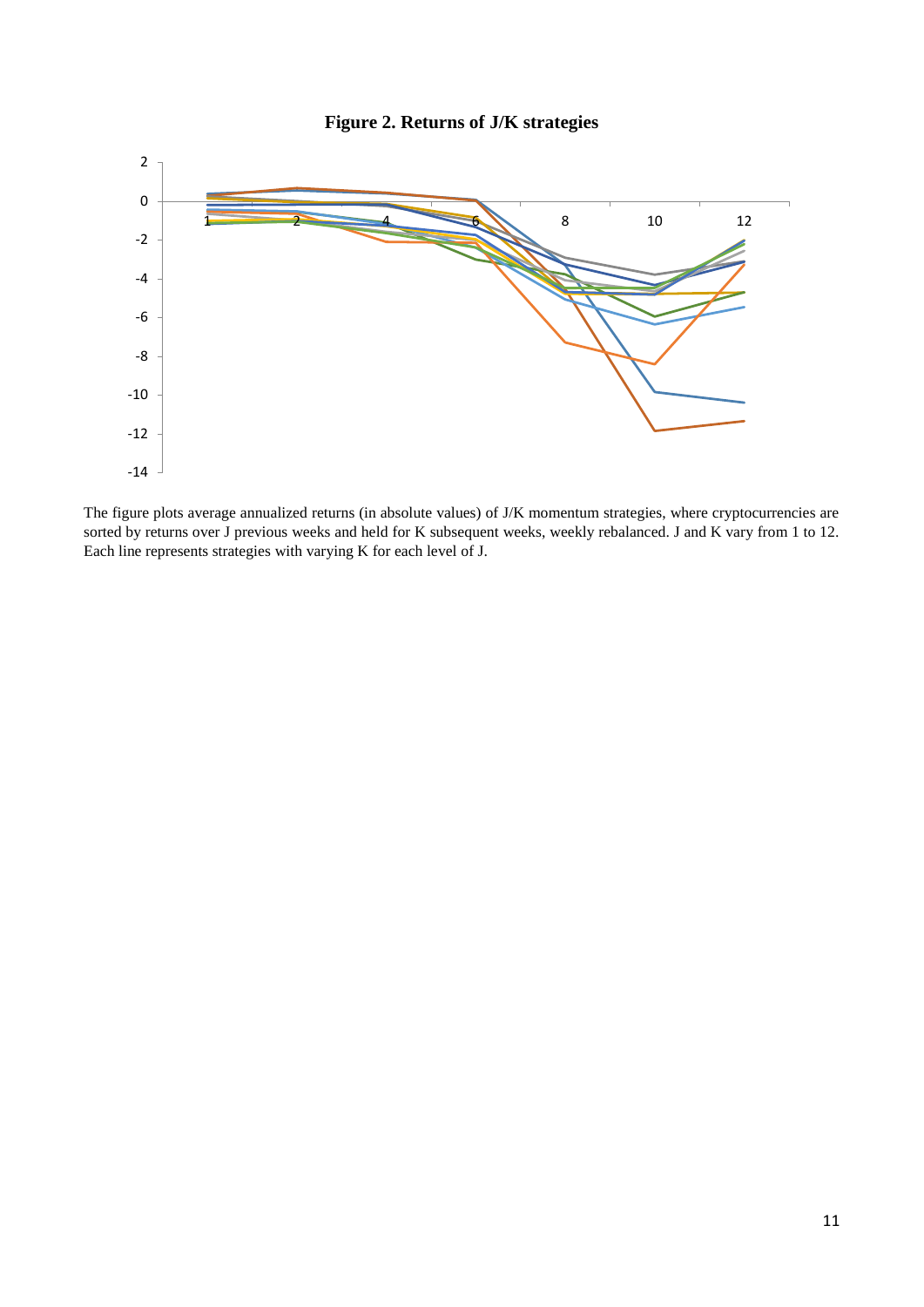| $J\backslash K$ | $\mathbf{1}$ | $\overline{2}$ | $\overline{4}$ | 6         | 8         | 10        | 12        |
|-----------------|--------------|----------------|----------------|-----------|-----------|-----------|-----------|
| $\mathbf{1}$    | 0.40         | 0.57           | 0.42           | 0.10      | $-3.29$   | $-9.83$   | $-10.38$  |
|                 | [0.80]       | [2.14]         | [2.80]         | [0.64]    | $[-4.10]$ | $[-4.16]$ | $[-4.25]$ |
|                 | (0.76)       | (1.61)         | (1.62)         | (0.35)    | $(-2.08)$ | $(-2.05)$ | $(-2.08)$ |
| $\overline{2}$  | 0.30         | 0.70           | 0.45           | 0.06      | $-4.51$   | $-11.84$  | $-11.33$  |
|                 | [0.62]       | [2.46]         | [1.63]         | [0.25]    | $[-4.45]$ | $[-4.66]$ | $[-4.58]$ |
|                 | (0.73)       | (1.98)         | (0.89)         | (0.13)    | $(-2.23)$ | $(-2.28)$ | $(-2.20)$ |
| $\overline{4}$  | 0.17         | $-0.03$        | $-0.12$        | $-0.83$   | $-4.68$   | $-4.76$   | $-4.70$   |
|                 | [0.35]       | $[-0.11]$      | $[-0.34]$      | $[-2.05]$ | $[-5.16]$ | $[-5.24]$ | $[-7.80]$ |
|                 | (0.34)       | $(-0.08)$      | $(-0.18)$      | $(-1.02)$ | $(-2.56)$ | $(-2.49)$ | $(-3.67)$ |
| 6               | $-0.48$      | $-0.53$        | $-1.09$        | $-2.99$   | $-3.75$   | $-5.94$   | $-4.67$   |
|                 | $[-1.07]$    | $[-1.49]$      | $[-3.07]$      | $[-5.00]$ | $[-4.89]$ | $[-5.23]$ | $[-7.38]$ |
|                 | $(-0.98)$    | $(-1.05)$      | $(-1.62)$      | $(-2.54)$ | $(-2.40)$ | $(-2.46)$ | $(-3.47)$ |
| 8               | $-0.53$      | $-0.63$        | $-2.08$        | $-2.13$   | $-7.28$   | $-8.40$   | $-3.26$   |
|                 | $[-0.93]$    | $[-1.42]$      | $[-4.03]$      | $[-5.07]$ | $[-4.11]$ | $[-4.60]$ | $[-8.15]$ |
|                 | $(-0.93)$    | $(-0.98)$      | $(-2.17)$      | $(-2.49)$ | $(-2.03)$ | $(-2.20)$ | $(-3.81)$ |
| 10              | $-1.00$      | $-0.91$        | $-1.27$        | $-1.94$   | $-4.77$   | $-4.80$   | $-1.98$   |
|                 | $[-1.85]$    | $[-2.28]$      | $[-3.17]$      | $[-5.01]$ | $[-4.69]$ | $[-5.43]$ | $[-9.98]$ |
|                 | $(-1.66)$    | $(-1.48)$      | $(-1.99)$      | $(-2.45)$ | $(-2.31)$ | $(-2.63)$ | $(-4.69)$ |
| 12              | $-1.11$      | $-1.04$        | $-1.63$        | $-2.37$   | $-4.47$   | $-4.46$   | $-2.19$   |
|                 | $[-2.09]$    | $[-2.60]$      | $[-4.38]$      | $[-5.06]$ | $[-4.98]$ | $[-5.78]$ | $[-8.04]$ |
|                 | $(-1.93)$    | $(-1.80)$      | $(-2.33)$      | $(-2.46)$ | $(-2.43)$ | $(-2.77)$ | $(-3.67)$ |

**Table 1. Average returns on J/K strategies with weekly rebalancing**

The table reports average annualized returns (in absolute values) of J/K momentum strategies, where cryptocurrencies are sorted by returns over J previous weeks and held for K subsequent weeks, weekly rebalanced. J and K vary from 1 to 12. Regular t-statistics are reported in brackets, and robust t-statistics, with Newey-West adjustment, with 4 lags, are reported in parentheses. The darkgrey areas represent significant momentum, the light-grey areas represent insignificant momentum or insignificant reversal, and the white areas represent significant reversal. Sample period: 2014- 2020.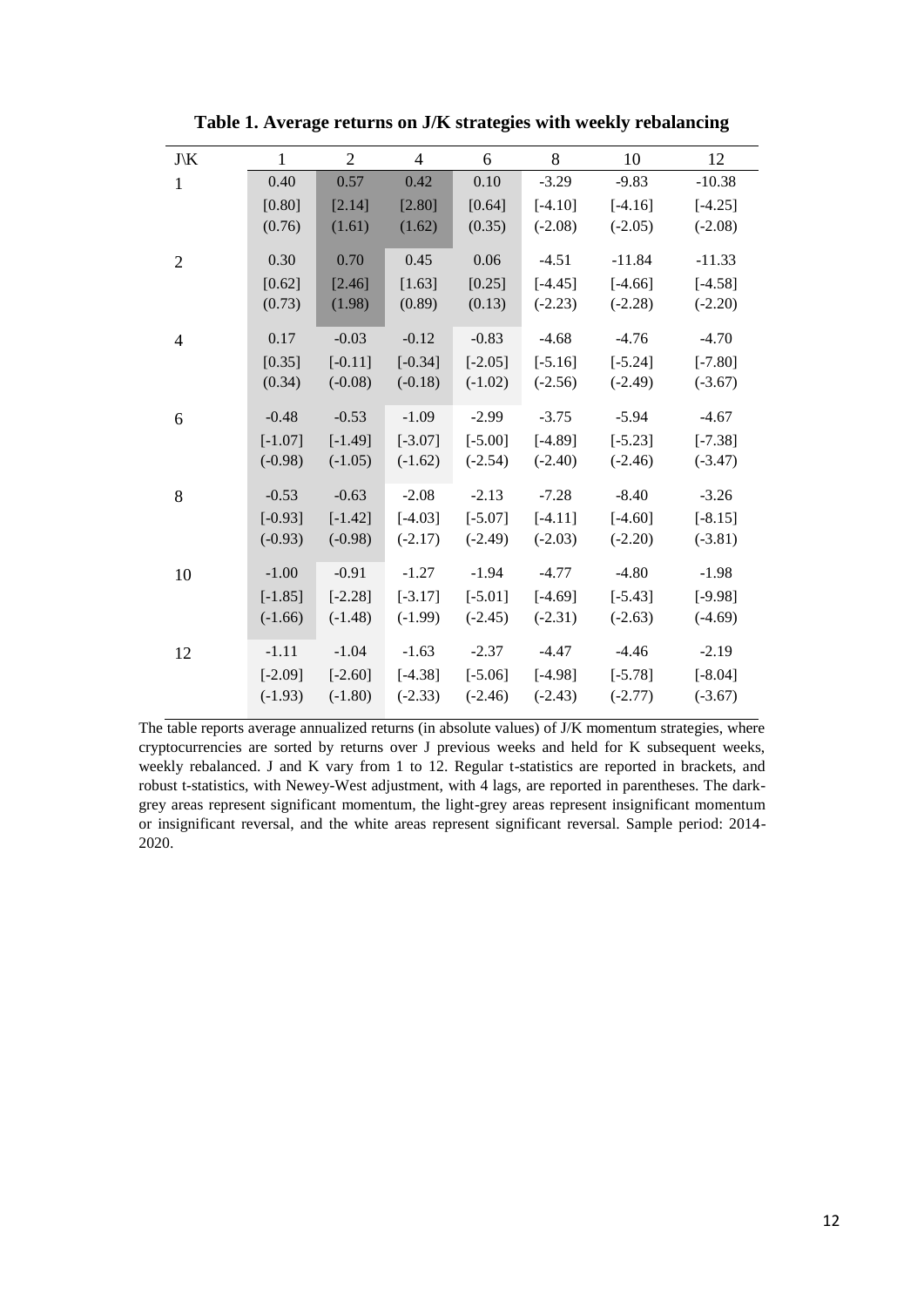| $J\backslash K$ | 1      | 2      | 4         | 6         | 8         | 10        | 12        |
|-----------------|--------|--------|-----------|-----------|-----------|-----------|-----------|
| 1               | 3.29   | 1.41   | 0.67      | $-0.13$   | $-4.20$   | $-7.33$   | 0.12      |
|                 | [2.71] | [2.10] | [1.76]    | $[-0.35]$ | $[-2.01]$ | $[-1.19]$ | [0.02]    |
| 2               | 1.34   | 0.56   | 1.10      | 0.65      | $-4.13$   | $-8.69$   | $-0.92$   |
|                 | [1.17] | [0.77] | [1.49]    | [1.14]    | $[-1.61]$ | $[-1.32]$ | $[-0.15]$ |
| $\overline{4}$  | 0.11   | 0.55   | 0.39      | 1.69      | $-3.93$   | $-5.94$   | $-4.61$   |
|                 | [0.11] | [0.70] | [0.45]    | [1.72]    | $[-1.68]$ | $[-2.48]$ | $[-2.97]$ |
| 6               | 2.05   | 1.23   | 0.06      | $-0.43$   | $-3.24$   | $-8.79$   | $-5.49$   |
|                 | [1.70] | [1.33] | [0.06]    | $[-0.27]$ | $[-1.62]$ | $[-2.94]$ | $[-3.33]$ |
| 8               | 2.02   | 0.86   | 1.01      | 0.85      | $-11.35$  | $-13.93$  | $-2.69$   |
|                 | [1.40] | [0.77] | [0.76]    | [0.80]    | $[-2.42]$ | $[-2.89]$ | $[-2.67]$ |
| 10              | 1.69   | 1.76   | 1.01      | 1.29      | $-5.82$   | $-6.45$   | $-0.76$   |
|                 | [1.25] | [1.74] | [0.96]    | [1.33]    | $[-2.19]$ | $[-2.78]$ | $[-1.60]$ |
| 12              | 2.53   | 1.91   | $-0.19$   | 1.12      | $-4.88$   | $-5.72$   | $-0.97$   |
|                 | [1.92] | [1.84] | $[-0.20]$ | [0.98]    | $[-2.12]$ | $[-2.87]$ | $[-1.48]$ |

**Table 2. Risk-adjusted alphas of J/K strategies with weekly rebalancing**

The table reports annualized alphas of J/K momentum strategies from a five-factor asset-pricing model with cryptocurrency-specific upside and downside risk, size, volatility and uncertainty factors. T-statistics are reported in brackets. The dark-grey areas represent significantly positive alphas, the light-grey areas represent insignificant alphas, and the white areas represent significantly negative alphas. Sample period: 2014-2020.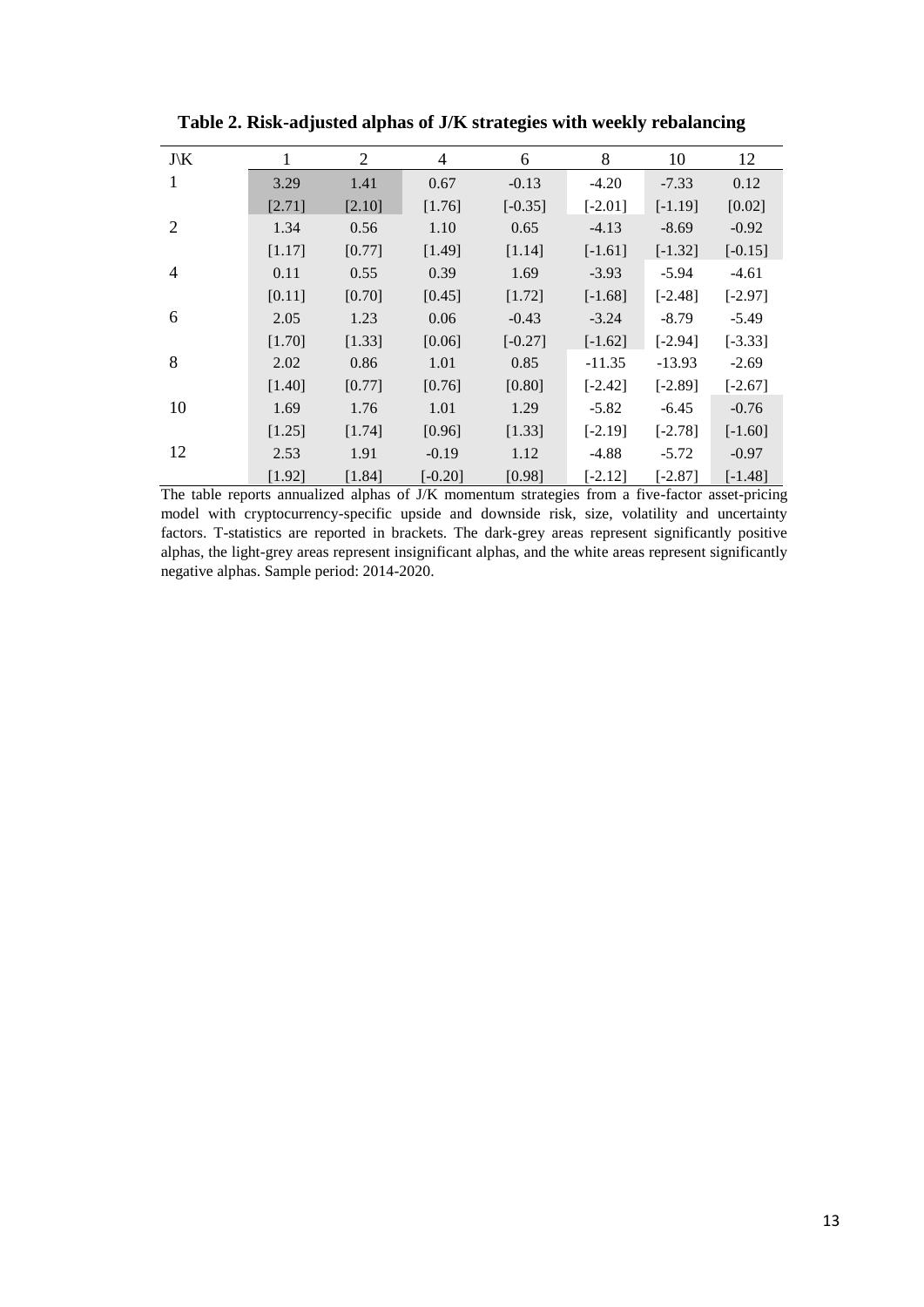|                 |                | <b>Past winners</b> |                |                |      |      |       |       |  |  |
|-----------------|----------------|---------------------|----------------|----------------|------|------|-------|-------|--|--|
| $J\backslash K$ |                | $\mathbf{1}$        | $\overline{2}$ | $\overline{4}$ | 6    | 8    | 10    | 12    |  |  |
|                 | 1              | 2.28                | 2.14           | 2.17           | 2.15 | 2.26 | 2.63  | 3.37  |  |  |
|                 | $\overline{2}$ | 2.12                | 2.16           | 2.64           | 2.50 | 2.43 | 2.46  | 2.38  |  |  |
|                 | $\overline{4}$ | 2.14                | 2.04           | 2.76           | 2.61 | 2.51 | 2.33  | 2.02  |  |  |
|                 | 6              | 1.75                | 1.95           | 2.06           | 2.13 | 2.06 | 1.74  | 1.74  |  |  |
|                 | 8              | 2.09                | 2.09           | 2.13           | 2.12 | 1.79 | 1.75  | 2.04  |  |  |
|                 | 10             | 2.00                | 1.91           | 2.08           | 1.81 | 1.65 | 1.83  | 2.12  |  |  |
|                 | 12             | 1.59                | 1.57           | 1.59           | 1.54 | 1.71 | 1.73  | 1.91  |  |  |
|                 |                | <b>Past losers</b>  |                |                |      |      |       |       |  |  |
| $J\backslash K$ |                | 1                   | $\overline{2}$ | 4              | 6    | 8    | 10    | 12    |  |  |
|                 | 1              | 1.89                | 1.57           | 1.75           | 2.06 | 5.54 | 12.46 | 13.75 |  |  |
|                 | $\overline{2}$ | 1.82                | 1.46           | 2.18           | 2.45 | 6.94 | 14.30 | 13.71 |  |  |
|                 | $\overline{4}$ | 1.97                | 2.07           | 2.88           | 3.44 | 7.20 | 7.09  | 6.71  |  |  |
|                 | 6              | 2.23                | 2.48           | 3.16           | 5.12 | 5.81 | 7.68  | 6.41  |  |  |
|                 | 8              | 2.62                | 2.72           | 4.21           | 4.26 | 9.07 | 10.15 | 5.29  |  |  |
|                 | 10             | 3.00                | 2.82           | 3.35           | 3.75 | 6.41 | 6.63  | 4.10  |  |  |
|                 | 12             | 2.69                | 2.61           | 3.22           | 3.91 | 6.17 | 6.19  | 4.10  |  |  |

**Table 3. Returns on past winner and past loser portfolios**

The table reports average annualized returns (in absolute values) of J/K past winner and past loser strategies, separately, where cryptocurrencies are sorted by returns over J previous weeks and held for K subsequent weeks, weekly rebalanced. J and K vary from 1 to 12. All returns are highly significant, t-statistics are not reported. Sample period: 2014-2020.